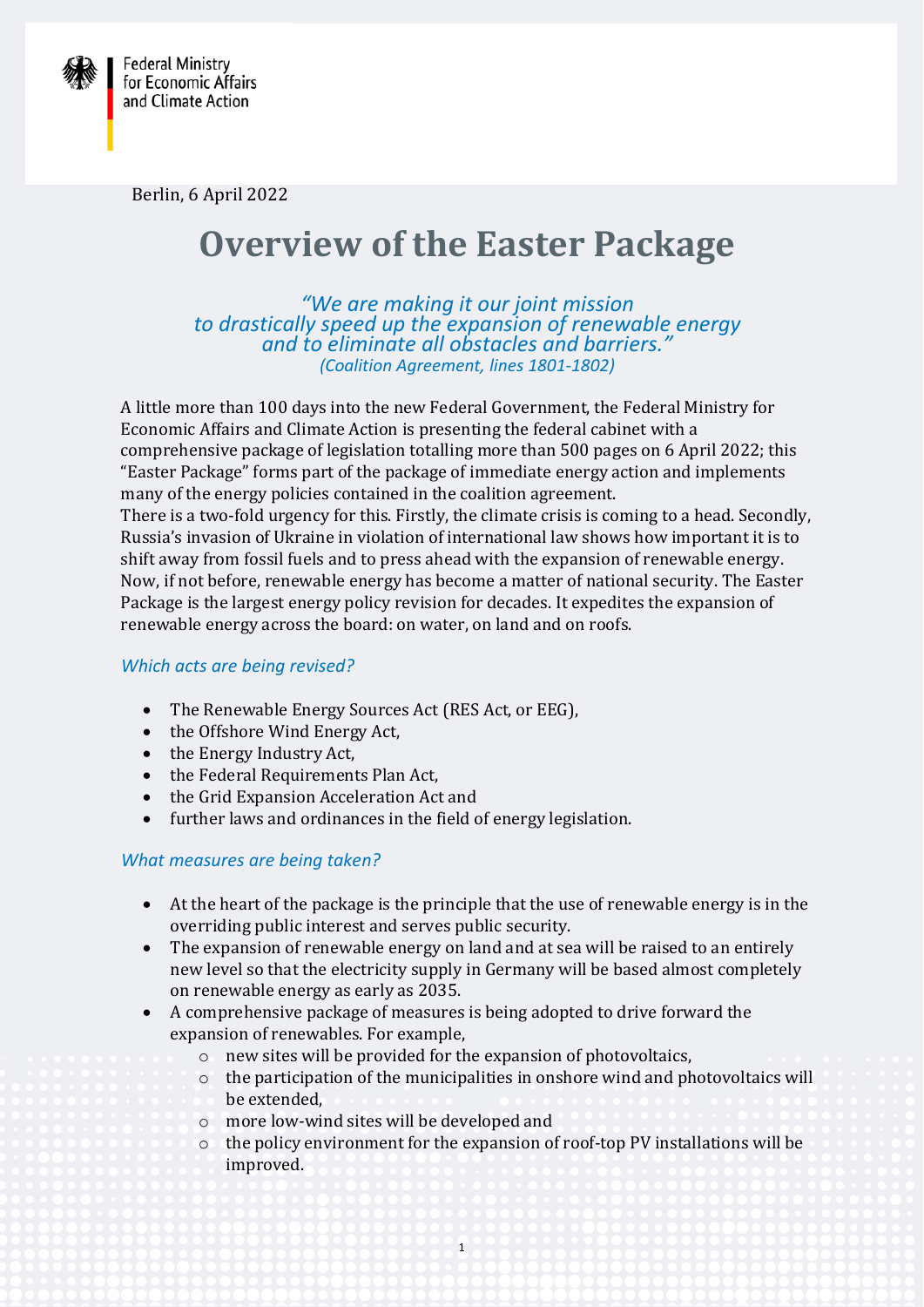- In future, the expansion of offshore wind energy will be based on two equal pillars. In addition to the invitation of bids for sites that have already been investigated, bids will also be invited in future for sites which have not been subject to a preliminary investigation.
- The expansion of renewable energy and the grids will be speeded up as barriers are removed and planning and approval procedures are streamlined.
- The Federal Requirements Plan for the expansion of the transmission systems is being updated and new projects are being included in it so that the grids can keep pace with the expansion of renewable energy.
- The abolition of the EEG surcharge (which subsidises renewable energy via the electricity price) will also massively simplify the rules for consumption of selfproduced electricity and make a big contribution to reducing the amount of bureaucracy in energy law.
- The rights of the end-users and the supervisory powers of the Bundesnetzagentur (Federal Network Agency) over energy suppliers will be strengthened in order to give even better protection to electricity and gas consumers.
- In 2035, Germany is to source its electricity almost entirely from renewable energy.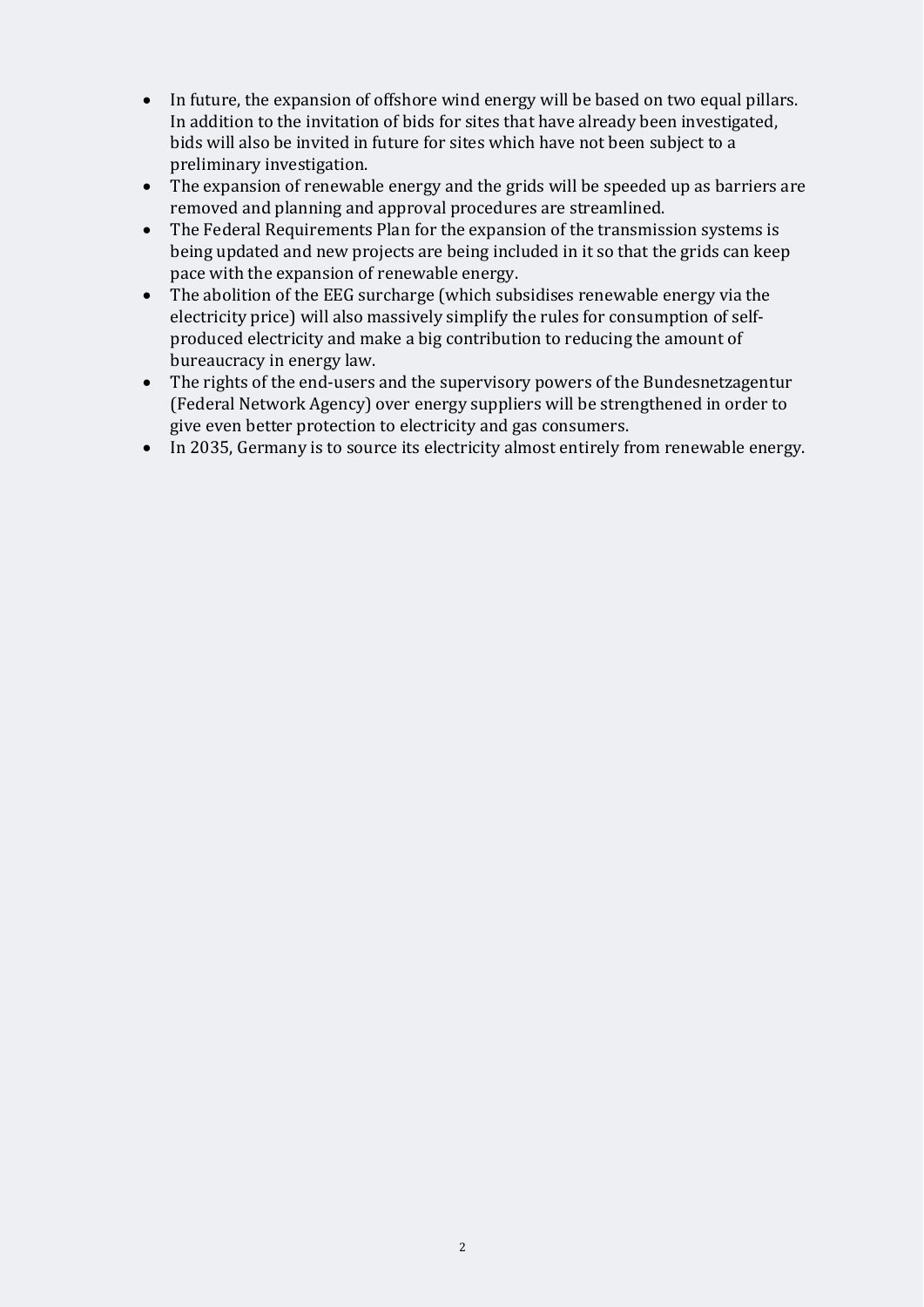Here are some of the details of the three overarching bills:

# *Renewable Energy Sources Act (RES Act)*

## **1. Raising the 2030 expansion target to 80 per cent**

The expansion target for 2030 will be raised to at least 80 per cent of domestic gross electricity consumption. The new 80 per cent target will entail a massive acceleration in renewables expansion. Amounting to only 42 per cent in 2021, the share of gross electricity consumption covered by renewables needs to be almost doubled within less than a decade. Moreover, electricity consumption itself is set to increase due to a variety of factors including increasing electrification of industrial processes, heat and transport (sector coupling). The accelerated expansion of renewable energy and the electrification will result in a swifter reduction in the need to import fossil fuel and will thus reduce our dependence on gas imports in particular. This means that Germany will have to source a total of around 600 TWh from renewable energy in 2030.

## **2. Primacy of renewable energy**

In order to speed up the expansion in all areas of law, the new RES Act will be built on the principle that the use of renewable energy is in the overriding public interest and serves public security. For this reason, when different interests are weighed up, renewables are to be viewed as a priority interest until greenhouse gas neutrality is attained.

#### **3. Adjusting the auction quantities to the new expansion target for 2030**

In order to reach the new 80 per cent expansion target for 2030, the deployment corridors will be raised substantially. In the case of onshore wind energy, the expansion rates will be stepped up to 10 GW/year, so that Germany's installed onshore wind capacity should total around 115 GW in 2030. In the case of solar energy, the expansion rates will be stepped up to 22 GW/year, so that Germany's installed solar capacity (rooftop/ ground-mounted/ special solar installations) should total around 215 GW in 2030.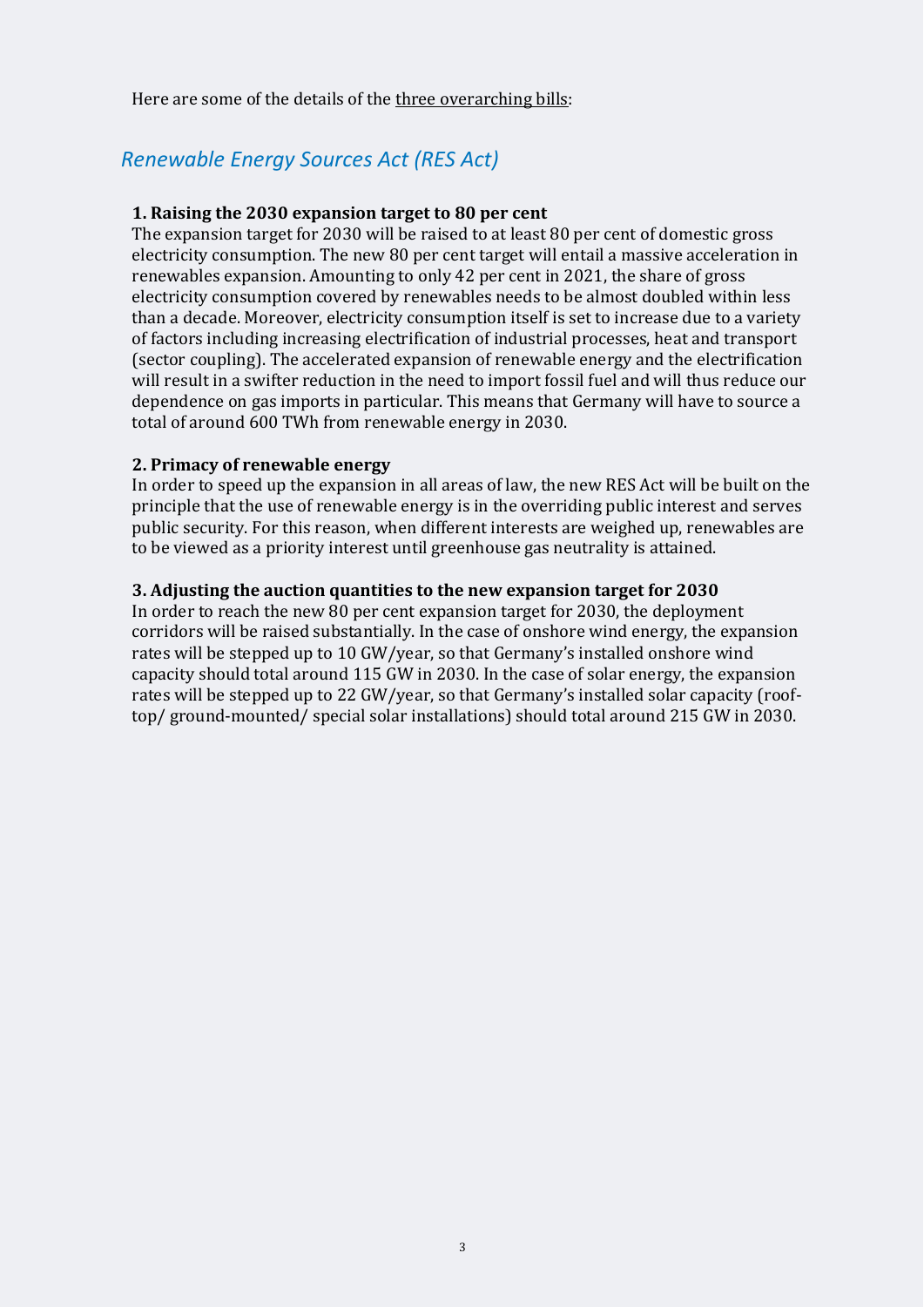

#### 2022 2023 2024 2025 2026 2027 2028 2029 2030 2031 2032 2033 2034 2035

## **4. In 2035, almost all Germany's electricity is to derive from renewable energy.**

Germany is to source its electricity almost entirely from renewable energy by 2035, so that the electricity supply becomes largely independent of fossil energy imports.

#### **5. Large set of PV-specific measures**

The overall conditions for solar energy will be improved by means of a large set of specific measures geared to the various types of installation.

 The deployment corridor, the PV expansion targets and the auction volumes will be adjusted and the expansion volume will be shared equally between roof-top and ground-mounted installations.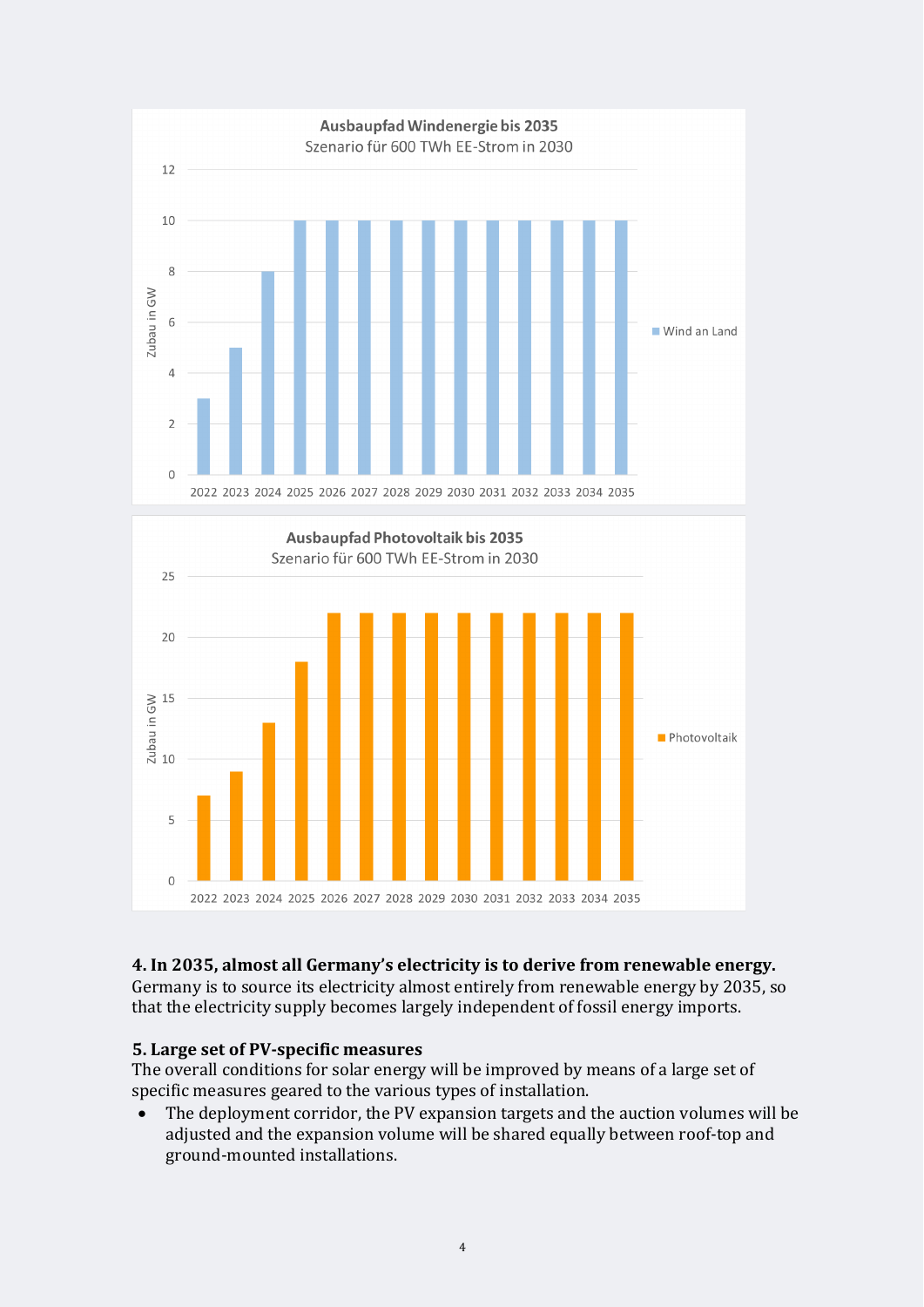- For roof-top installations that are not covered by the auctions, remuneration in particular will be raised considerably. In future, new installations that feed all of their electricity into the grid will receive adequate funding. Installations where the operators use at least some of the electricity themselves will, in view of the economic advantages of self-consumption, receive lower subsidies than those that feed all their electricity into the grid. The new remuneration rates are to apply already in the course of 2022 – subject to approval under State aid rules – in order to counter any hesitancy in the meantime. Moreover, the degression of the statutory remuneration rates will be suspended until the beginning of 2024 and then converted to a biannual degression.
- In the case of ground-mounted installations, the categories of sites available will be subject to a moderate expansion, taking account of agricultural and nature conservation aspects. In addition to the existing site categories like conversion areas and edge strips, and the expanded disadvantaged areas, there are new categories of agrivoltaics, floating voltaics and moor voltaics.
- The latter categories will be included in the regular auctions for ground-mounted photovoltaics. In view of their higher costs, some agrivoltaic and moor voltaic installations will be granted a bonus in the auctions to enable them to compete.

#### **6. Setting the stage for an accelerated expansion of onshore wind energy**

Major obstacles in terms of onshore wind (e.g. too few sites) cannot be resolved by the RES Act itself; they are to be tackled by a separate legislative package to be adopted by the cabinet at a later stage in a second step ("summer package").

However, to pave the way for these measures, the 2023 RES Act changes some important details. For example, the degression of the maximum value is suspended for two years, the reference yield model for low-wind sites is being improved, and the restriction on the size of pilot wind turbines is being revoked.

## **7. Gearing biomass use to highly flexible peak load power plants**

Funding for biomass will place an increased focus on highly flexible peak load power plants. Harnessing the strength of bioenergy as a storable source of energy will enable it to serve the grid better. The volumes of biomass up for auction will be gradually scaled back, and those for biomethane will be raised to 600 MW/year from 2023. In future, the use of biomethane will be restricted to highly flexible power stations. Also, biomass, a limited resource, will be used more in areas that are hard to decarbonise, like transport and industry.

#### **8. Strengthening citizens' energy initiatives**

With a view to stakeholder diversity, local acceptance and bureaucracy reduction, wind and solar projects by citizens' energy initiatives will be exempted from the auctions. In future, citizens' energy projects can also be realised without having to participate in an auction. Due to the requirements in the European Commission's Guidelines on State aid for climate, environmental protection and energy, this is restricted to wind projects up to 18 MW and solar projects up to 6 MW.

#### **9. Expanding the possibilities for financial participation by local authorities**

The financial participation of the municipalities will be moderately revised in the light of the initial experience and developed further with a view to increasing the level of local public acceptance. In particular, possibilities for financial participation will be created for onshore wind energy installations covered by other direct marketing. Municipalities will also be able to have a financial stake in existing onshore wind turbines and ground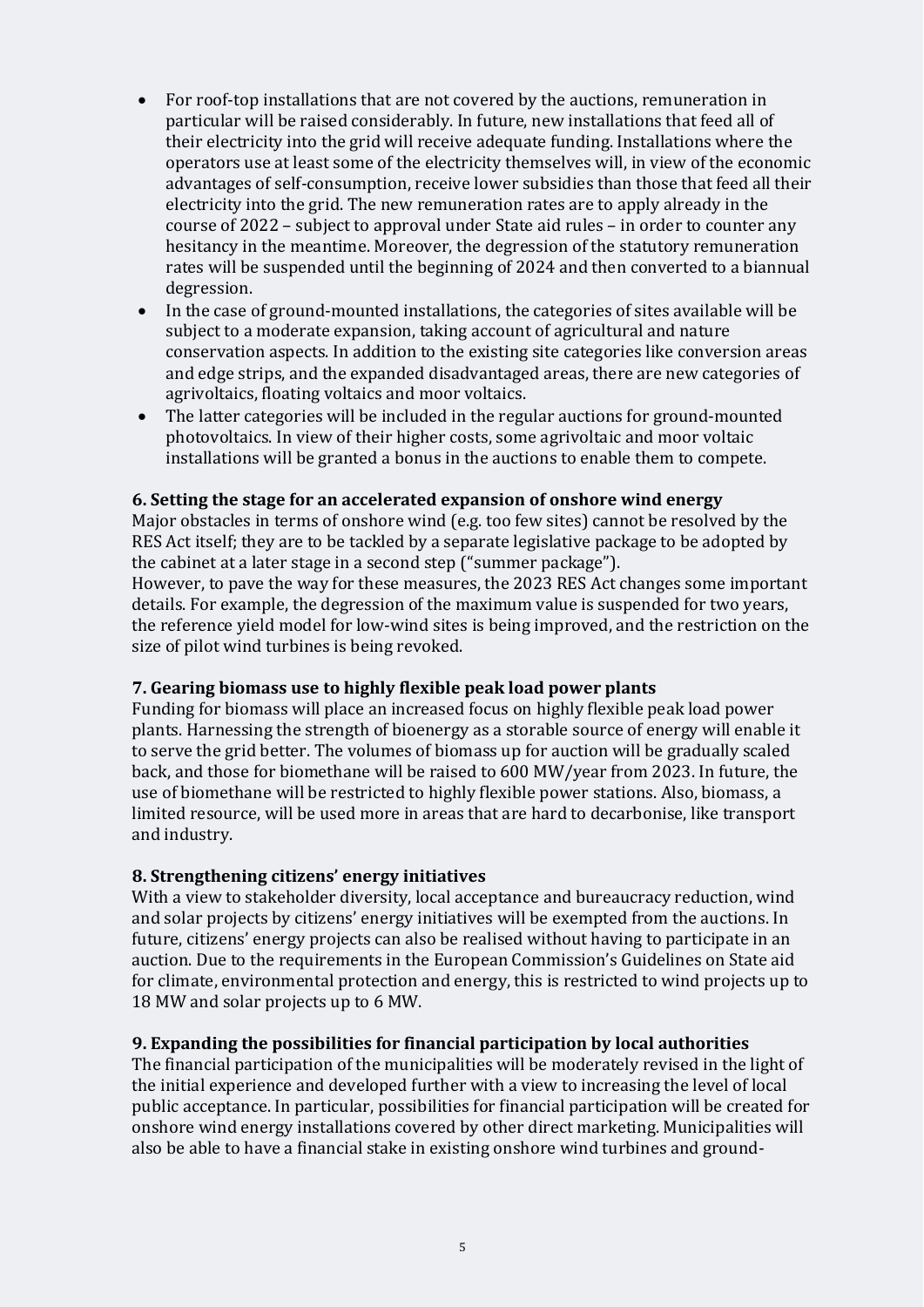mounted installations; their costs will be reimbursed in the same way as for new installations. Finally, local authorities can make provisions in the interest of nature conservation for (subsidised and unsubsidised) ground-mounted installations.

## **10. Upgrading the funding for innovation and storage**

The innovation auctions are being continued, but switched from a fixed to a floating market premium, since the fixed premium has not worked well. Also, a new auction segment is to be introduced. In order to steady the volatile levels of generation from renewable energy and to trial storage in hydrogen and reconversion in practice, innovative concepts for renewable energy with local hydrogen-based electricity storage are to be funded; this will also promote the market rollout of hydrogen technology. To this end, new combinations of installations are being funded, with renewable energy generation installations being complemented by a local chemical electricity storage facility which uses hydrogen as a storage gas. The new RES Act contains an authorisation to issue ordinances; the relevant ordinance is to be enacted in the course of this year. Also, new biomethane and new CHP installations will be geared to hydrogen ("H2 ready").

## **11. Relieving the burden on consumers through federal financing of the RES Act**

With the Energy and Climate Fund covering the financing needs for renewables, the funding stipulated by the RES Act will no longer be sourced via an "EEG surcharge" imposed on the electricity price. This will relieve the burden on electricity consumers while strengthening sector coupling. In legal terms, the measure will be implemented in the form of federal grants of the corresponding amounts which will be transferred to the TSOs' "EEG account". This will continue the reduction in the EEG surcharge envisaged for the second half of 2022 in the draft act adopted on 9 March 2022 by the Federal Government, bringing it down to zero without a time limit.

## **12. Improved framework for levying energy surcharges**

Furthermore, the way other surcharges in the electricity sector are passed on will be harmonised and regulated in a new Energy Surcharge Act. As before, the Combined Heat and Power Act surcharge and the offshore grid surcharge will only be levied for electricity taken off from the public grid. As a result, there will be no more surcharges on self-consumption and direct delivery behind the grid connection point. In addition to cutting a considerable amount of red tape, this will help to make self-supply far more attractive. Also, with a view to sector coupling, heat pumps are to be exempted from the surcharges.

## **13. Future-proof foundation for the special equalisation scheme**

Once federal money is used to finance funding for renewable energy under the RES Act, the special equalisation scheme will no longer be needed within the scope of the Act. Since the special equalisation scheme also exempts industry from other surcharges (CHP surcharge, offshore grid surcharge), it must be placed on a new basis. Moreover, the new Guidelines of the European Commission on State aid for climate, environmental protection and energy call for a revision of the special equalisation scheme. In the light of this, the special equalisation scheme will be integrated into the Energy Surcharge Act, and the amount of bureaucracy will be considerably reduced. This new legal foundation will provide reliability and certainty, especially for industry.

## *Offshore Wind Energy Act*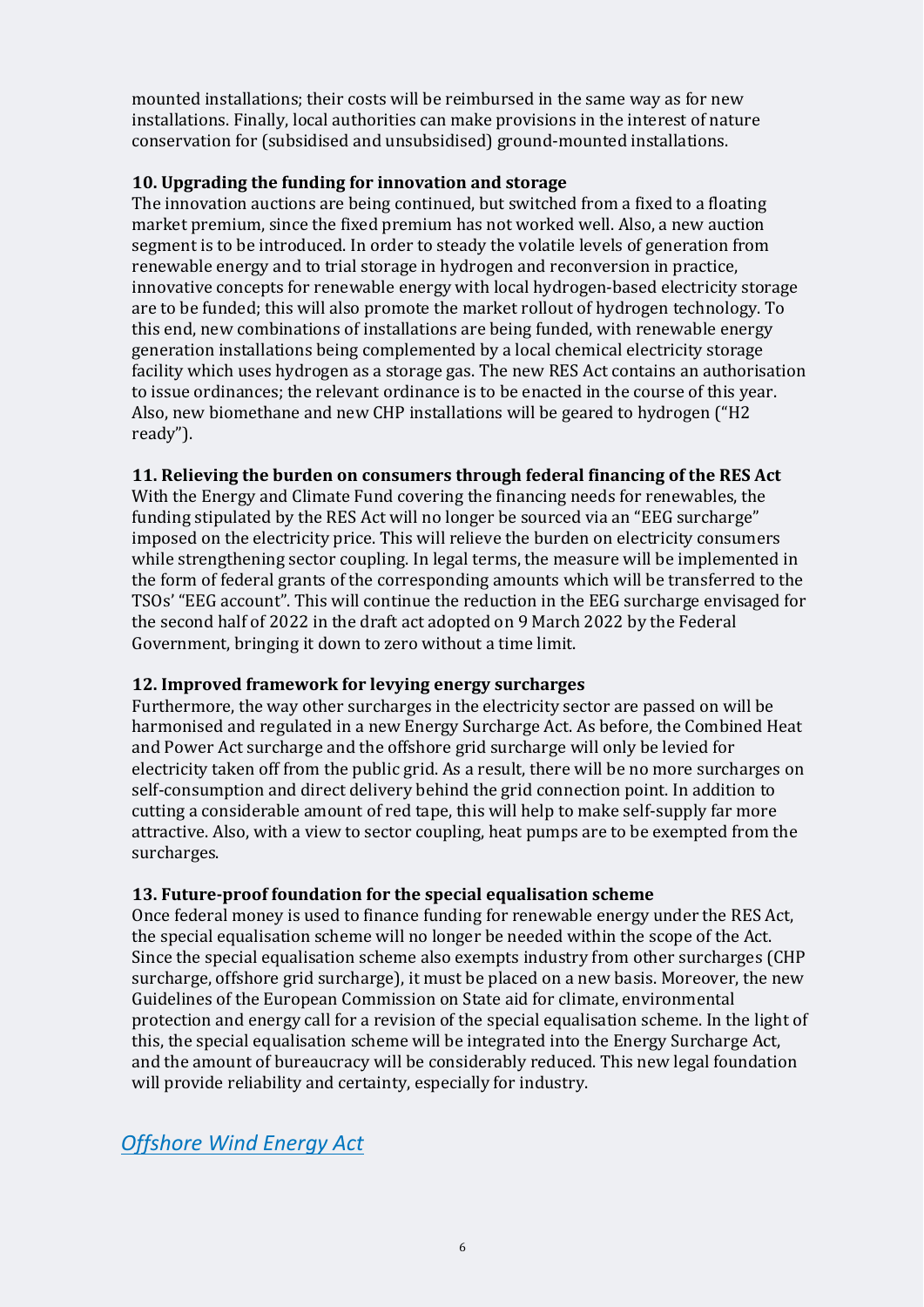#### **1. Substantial increase in the expansion targets and volumes up for auction**

The expansion targets for offshore wind energy will be raised substantially on the basis of the coalition agreements, to at least 30 GW by 2030, at least 40 GW by 2035, and at least 70 GW by 2045. At the same time, the volumes up for auction will be increased and the Offshore Wind Energy Act thoroughly revised, in order to realise this much faster rollout.

## **2. Contracts for difference in the case of sites which have been subject to a preliminary investigation**

For sites which have been subject to a central preliminary investigation, the contract will in future be awarded to the bidder with the lowest value to be applied in a contract for difference running for 20 years. Contracts for difference cut the costs of financing the wind farm, whilst also skimming off excessive revenues for the operators when market prices are high. The income goes to the RES account and reduces the burden on the budget. Funding will only be paid out at times when market prices are very low. This makes it likely that the expansion of offshore wind can take place without public funding in the foreseeable future.

## **3. New auctions for sites which have not been subject to a preliminary investigation**  Bids will also be invited for sites which have not been subject to a preliminary investigation, with the contracts being awarded on the basis of qualitative criteria and an additional payment bid. The qualitative criteria are (i) the energy yield of the installations, (ii) the conclusion of a power purchase agreement (PPA), (iii) compatibility with nature and species conservation and (iv) the suitability of the rotor blades for recycling. The revenue from the payments will be divided up thus: 70 per cent will go into the offshore grid surcharge, 20 per cent will go into nature conservation, and 10 per cent into environmentally friendly fisheries. In this way, the income will help to cut electricity costs and raise public acceptance of the expansion as the interests of nature conservation and fisheries are strengthened. The electricity will be marketed via PPAs. This means that the volumes of electricity are fully available as green electricity for the decarbonisation of industry.

#### **4. Acceleration of the expansion of offshore wind farms and the grid connections**

The revision is speeding up all the procedures: the contract for the grid connection will be awarded at an earlier stage, the planning and approval procedures will be streamlined, and the investigations will be pooled together.

Specifically, in the case of sites which have been subject to a preliminary investigation, the planning approval procedure will be replaced by a swifter plan adoption procedure, and rules will be imposed on the duration of the approval and adoption procedures. Environmental impact assessments and consultation rights will be merged together more, and it will be possible to award the contract for the offshore grid connection as soon as the site has been included in the site development plan. This measure will speed up the contract award by several years.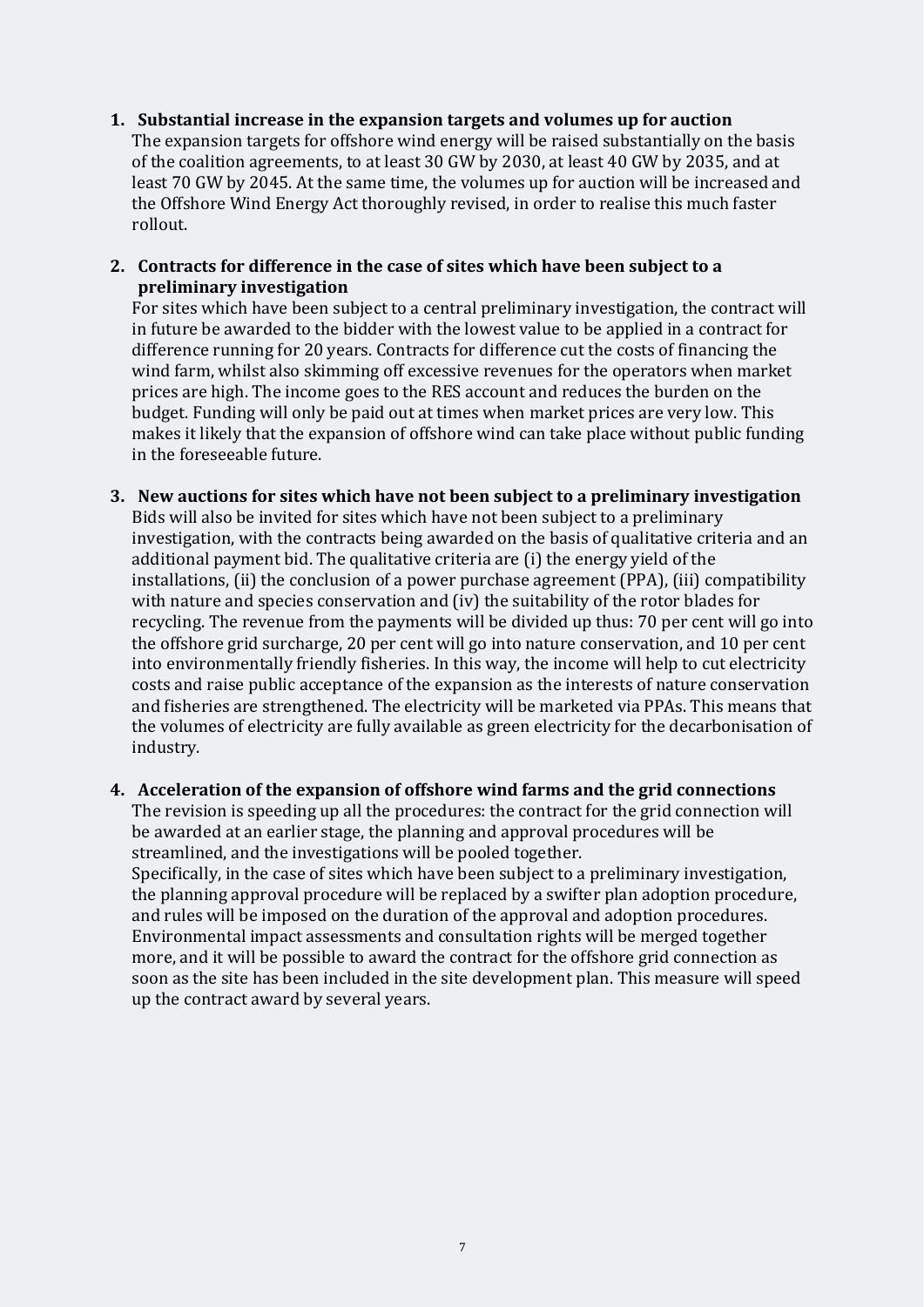## **5. Strengthening the interests of offshore wind energy**

The expansion of offshore wind (like the expansion of onshore renewables in the RES Act) will be given greater weight in relation to other public assets when decisions are made; in future, it will be explicitly in the overriding public interest. The prohibition on the construction of wind turbines in protected areas will be dropped in favour of a caseby-case examination of whether the construction would undermine the protection enjoyed by the protected area.

Also, the revision regulates the subsequent use and repowering of existing offshore wind farms, and provides rules on the planning and approval of hydrogen pipelines.

## *Amendment of the Energy Industry Act, the Federal Requirements Plan Act and the Grid Expansion Acceleration Act*

## **1. Strengthening the position of the end-user and restructuring the basic and substitute supply** (Energy Industry Act)

This winter has shown that electricity customers need better protection against turbulence on the energy market. In order to make these and other alterations, the Federal Government is presenting a revision to the Energy Industry Act.

In future, the planned termination of the supply of energy to residential customers must be notified at least three months in advance to the Bundesnetzagentur, and the affected customers must be informed. Further to this, the Bundesnetzagentur will be given additional supervisory powers over energy suppliers.

There will be a new distinction between substitute supply and basic supply. Here, the coupling of the two instruments in terms of pricing will also be revoked for the residential customer segment. This will make it possible for substitute supply prices to take greater account of the actual procurement costs. It will go hand in hand with further transparency requirements relating to the composition of the substitute supply price.

## **2. Inclusion of new grid expansion projects in the Federal Requirements Plan**  (Federal Requirements Plan Act)

The Federal Requirements Plan for the expansion of the transmission systems is being updated. 19 new grid expansion projects are being included, and 17 projects amended. The need in terms of the energy industry and the urgent need is stipulated for the new and amended grid expansion projects.

## **3. Orienting the grid expansion to greenhouse gas neutrality and acceleration**

(Energy Industry Act, Grid Expansion Acceleration Act and Federal Requirements Plan Act)

The goal of greenhouse gas neutrality in 2045 is being directly included in the Energy Industry Act and becoming a more prominent aspect of the grid planning process. The grid development planning will aim to create a climate neutrality grid. Further to this, the planning at distribution grid level will also be rigorously oriented to the goal of forwardlooking and efficient grid expansion with a view to greenhouse gas neutrality. Also, some changes will be made to the Federal Requirements Plan Act, the Energy Industry Act and the Grid Expansion Acceleration Act in order to promote a rapid implementation of the planning and approval procedures. For example, in certain additional cases, no Federal Sectoral Planning will be undertaken, and it will be possible to make greater use of possibilities to pool together and simplify aspects of planning and